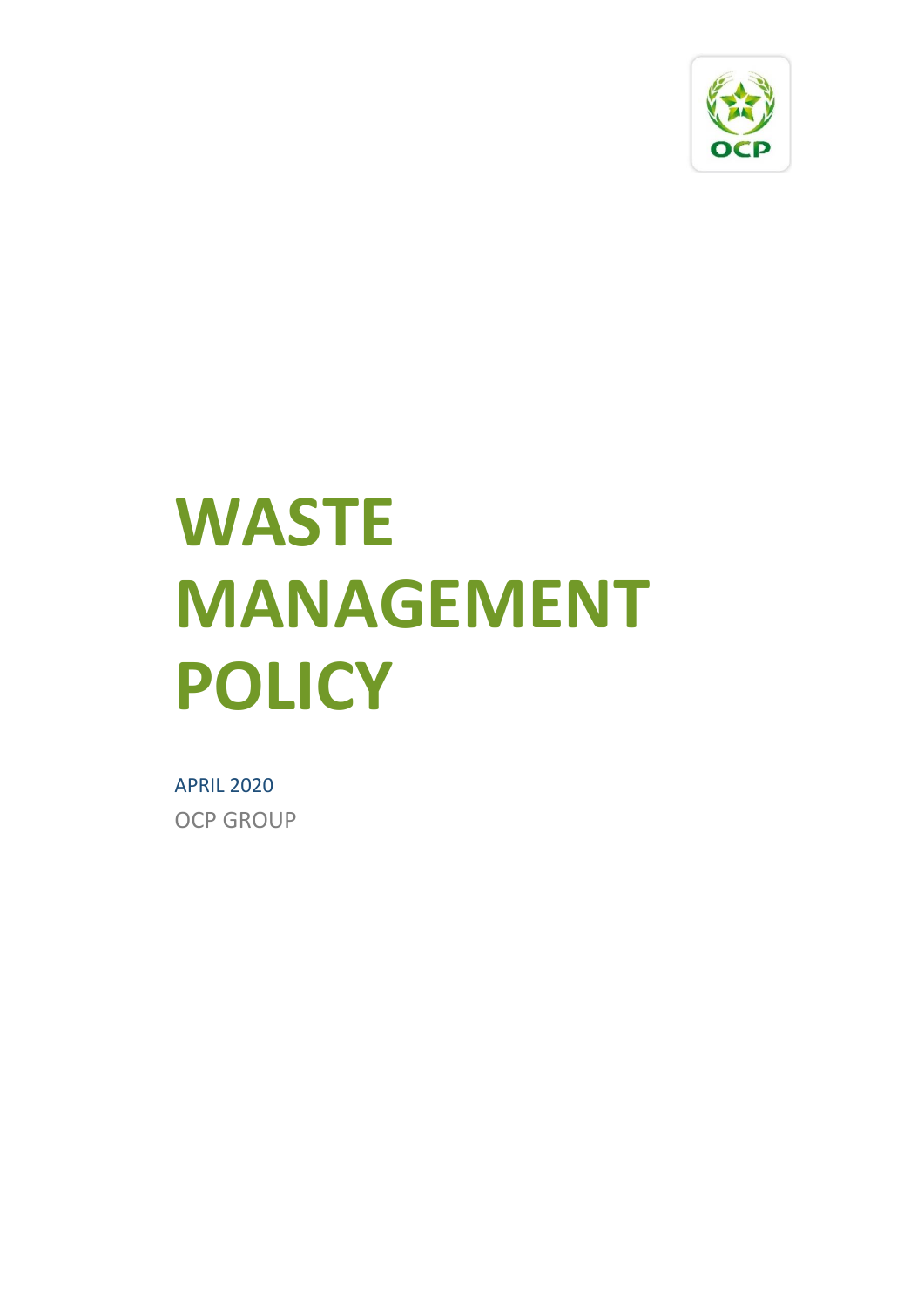

## **I. PURPOSE**

As a major contributor to the global fertilizer market, OCP Group supports the transition towards a more prosperous, sustainable, and resilient agriculture. The Group is vertically integrated, from phosphate rock extraction to phosphoric acid and fertilizer production, and therefore strategically positioned to deliver its mission: contribute to sustainably feeding a growing world population. This implies considering the environmental, social and governance impacts of every decision.

This Waste Management Policy lies under the General Environmental Management Policy and further develops the commitment stated on it related to responsible waste management.

Additionally, this policy is aligned with the 2030 Agenda and the Sustainable Development Goals (SDGs). Particularly, it contributes to achieve SDG 12: "Ensure sustainable consumption and production patterns", SDG 14: "Conserve and sustainably use the oceans, seas and marine resources for sustainable development", and SDG 15: "Protect, restore and promote sustainable use of terrestrial ecosystems, sustainably manage forests, combat desertification, and halt and reverse land degradation and halt biodiversity loss".

### **II. SCOPE**

This policy governs OCP Group's approach to waste management. OCP Group has developed throughout its value chain, management and recovery programs for solid and liquid waste excluding by-products and recycled products in production and maintenance activities in accordance with national and international regulations on the management of both hazardous and non-hazardous waste. OCP Group, in collaboration with Dupont has set up an internal waste management reference system that integrates regulatory compliance and international best waste management practices.

#### **III. COMMITMENTS**

OCP Group aims to continuously improve its environmental performance in the area of industrial waste, a process that is constantly measured and evaluated for effectiveness.

To achieve this vision, OCP Group is committed to:

- Responsibly manage the waste generated, respecting national and internationally recognized guidelines, developing and adopting best practices in terms of waste management and recovery of hazardous and non-hazardous waste.
- Reduce hazardous waste by reducing at source and recovering hazardous waste into non-hazardous substances with high added value.
- Make waste management and recovery a driver for the development of OCP and its entire ecosystem.
- Maintain OCP Group's internal waste management reference system and systematically improving it.
- Promote the 3Rs: Reduce, Reuse and Recycle waste.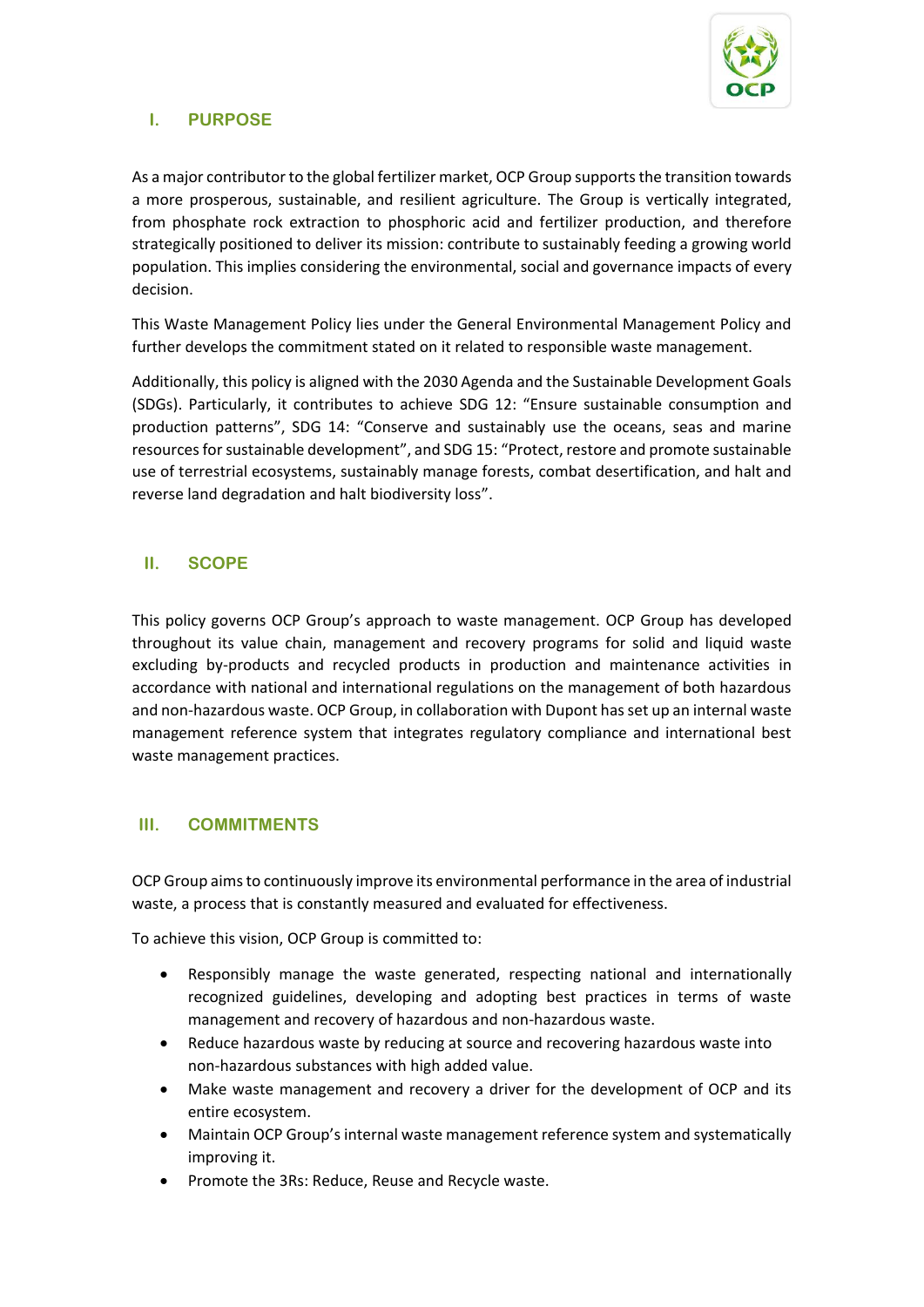

- Improve its waste collection and sorting system at all operational sites.
- Develop and implement innovative solutions for waste recovery to create added value for OCP Group and its entire ecosystem.
- Integrate the circular economy approach into waste treatment and recovery solutions enabling the introduction of new resources and new raw materials, made from waste.
- Integrate the social dimension into waste management and recovery projects.

To help achieve these commitments, OCP Group supports the implementation of the Waste Management Program at all its sites.

The stewardship and guidance of this initiative is managed by OCP Group Sustainability Platform. Responsibility for the successful implementation of this program belongs with every OCP Group employee at each level and function in the organization.

## **IV. IMPLEMENTATION**

This policy is applicable for all OCP Group sites, entities, subsidiaries, filiates and Joint Ventures.

OCP Group demonstrates its accountability by implementing the following actions:

- Creating dedicated safe areas for storage and disposal of industrial waste.
- Initiating strong partnerships with highly specialized recycling companies.
- Investing in improving the waste management system and infrastructure at all its operational sites.
- Executing internal and external audits that enhance and integrate waste management systems.
- Implementing high-performance Management Systems in accordance with the international standards ISO 14001, ISO 9001, ISO 45001, enabling the continuous assessment of all aspects related to waste management and guaranteeing continuous improvement of the related performance.
- Establishing training programs for OCP Group employees to further explain and promote the 3Rs.
- Investing in R&D to create innovative solutions in term of waste recovery and develop new products with recycled raw materials.
- Setting annual measurable waste management objectives for all operations, across the entire Group, to ensure continuous improvement and compliance with all required standards and international guidelines.

# **V. GOVERNANCE**

The responsibility of this policy lies under the ESG / Ethics committee that reports at least twice a year to the Board of Directors / Chief Executive Officer.